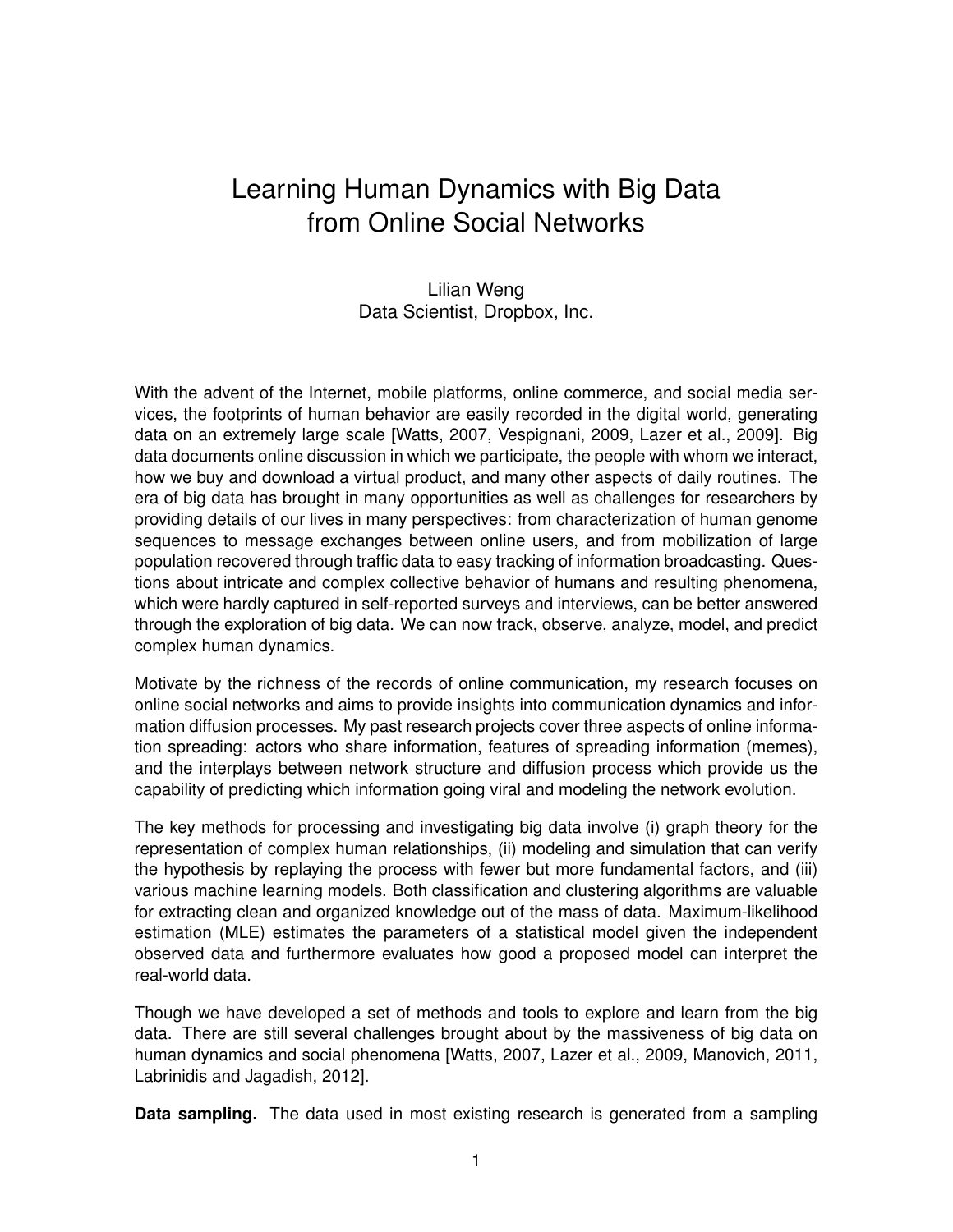process. The collection of data can hardly exhaust the whole history of the entire system, due to the policy, privacy problems, and operational issues. An inappropriate sampling method can lead to strong biases. We have only seen a scant amount of work on data sampling algorithms [Lakhina et al., 2003, Leskovec and Faloutsos, 2006, González-Bailón et al., 2012, Morstatter et al., 2013] and the understanding is still limited and insufficient.

**Universality.** Another problem with the datasets is that most of them are about a single system or a snapshot of the system. We are in need of investigation into whether these results can be applied to other stages in time or other systems without a strong effect of "blind men feeling the parts of an elephant" [Lazer et al., 2009], thus inducing broader impact. Therefore, more future work is expected to study the longitudinal patterns on data with long history and to compare multiple platforms.

**Privacy.** So many aspects of human society and individual everyday lives have been recorded in big data. It can be dangerous when people are able to look across data from multiple sources to decipher the trace of an individual user. Knowledge about detailed personal schedules and private information may easily facilitate crimes; i.e. breaking into one's house knowing the whole family is on vacation, or illegal access to personal bank account knowing one's address, birth date, and social security number. The prevention of data-based crime deserves enough attention from researchers.

**Open access.** Data is crucial in quantitative research. However, when a small set of researchers work on private data and produce results, it is important for external people to replicate, verify, or question the findings due to the lack of access to the data. Although many datasets or systems cannot be open to everyone with consideration of privacy, an open environment for scientists and researchers in different institutes, countries, and fields can greatly enhance the vitality and health of academia, encouraging more innovative and meticulous research.

**Gap between online and offline systems.** User behavior on the Internet is not a transparent reflection of who they are in the real world, because online behavior is usually well curated and systematically managed [Ellison et al., 2006]. This rises up the question of the gap between online and offline environments, while applying classical sociological theorems to the study of online systems, or extending the implication of findings derived from online big data to offline social movements and events.

## **References**

- N. Ellison, R. Heino, and J. Gibbs. Managing impressions online: Self-presentation processes in the online dating environment. *Journal of Computer-Mediated Communication*, 11(2):415–441, 2006.
- S. González-Bailón, N. Wang, A. Rivero, J. Borge-Holthoefer, and Y. Moreno. Assessing the bias in communication networks sampled from twitter. 1212.1684, arXiv, 2012.
- A. Labrinidis and H. Jagadish. Challenges and opportunities with big data. *Proc. VLDB Endowment*, 5(12):2032–2033, 2012.
- A. Lakhina, J. W. Byers, M. Crovella, and P. Xie. Sampling biases in ip topology measurements. *Annual Joint Conf. IEEE Computer and Communications*, 1:332–341, 2003.